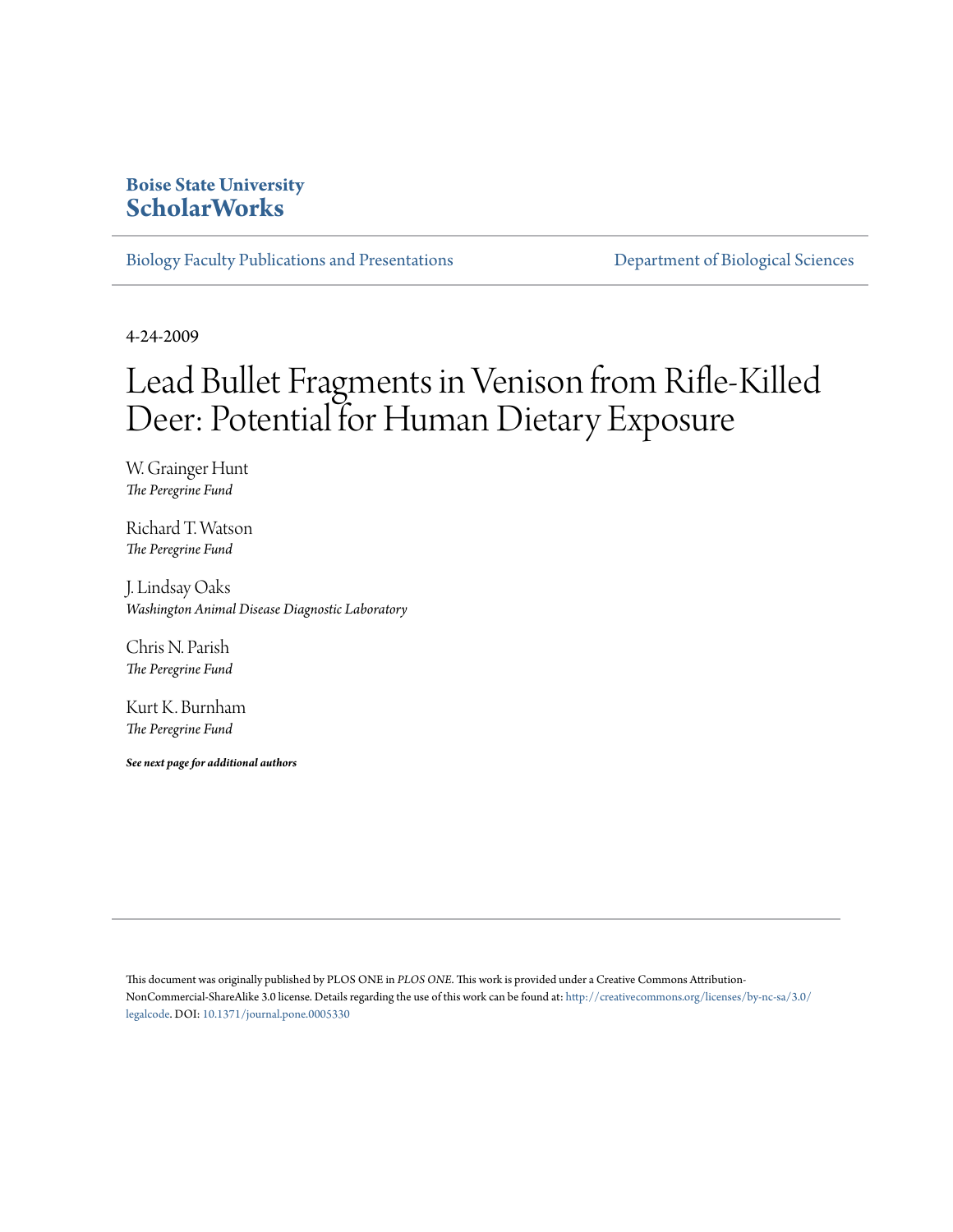#### **Authors**

W. Grainger Hunt, Richard T. Watson, J. Lindsay Oaks, Chris N. Parish, Kurt K. Burnham, Russell L. Tucker, James R. Belthoff, and Garret Hart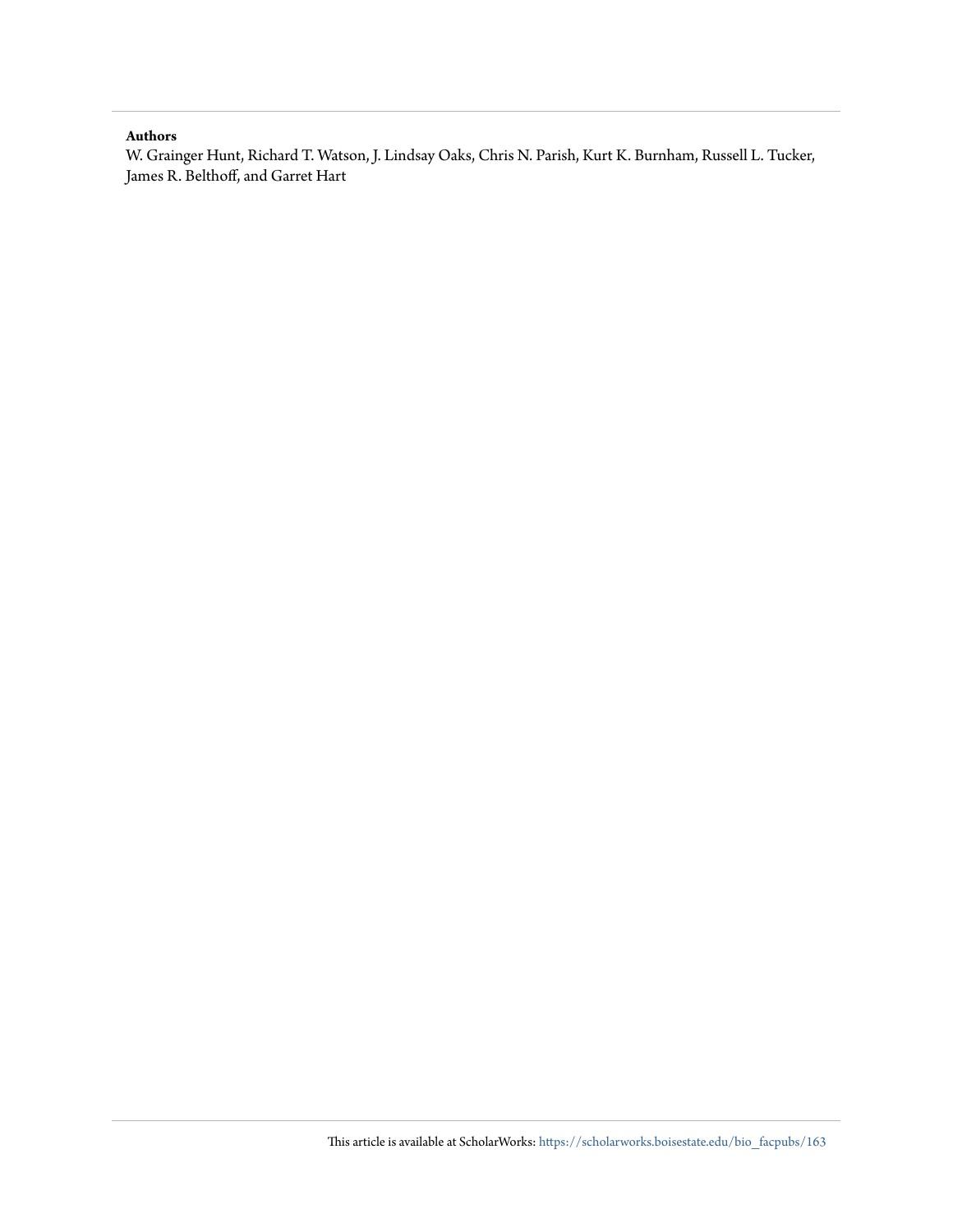## Lead Bullet Fragments in Venison from Rifle-Killed Deer: Potential for Human Dietary Exposure

### W. Grainger Hunt<sup>1</sup>\*, Richard T. Watson<sup>1</sup>, J. Lindsay Oaks<sup>2</sup>, Chris N. Parish<sup>1</sup>, Kurt K. Burnham<sup>1</sup>, Russell L. Tucker<sup>3</sup>, James R. Belthoff<sup>4</sup>, Garret Hart<sup>5</sup>

1 The Peregrine Fund, Boise, Idaho, United States of America, 2 Washington Animal Disease Diagnostic Laboratory, Pullman, Washington, United States of America, 3 Department of Veterinary Clinical Sciences, Washington State University, Pullman, Washington, United States of America, 4 Department of Biology, Boise State University, Boise, Idaho, United States of America, 5 School of Earth & Environmental Sciences, Washington State University, Pullman, Washington, United States of America

#### Abstract

Human consumers of wildlife killed with lead ammunition may be exposed to health risks associated with lead ingestion. This hypothesis is based on published studies showing elevated blood lead concentrations in subsistence hunter populations, retention of ammunition residues in the tissues of hunter-killed animals, and systemic, cognitive, and behavioral disorders associated with human lead body burdens once considered safe. Our objective was to determine the incidence and bioavailability of lead bullet fragments in hunter-killed venison, a widely-eaten food among hunters and their families. We radiographed 30 eviscerated carcasses of White-tailed Deer (Odocoileus virginianus) shot by hunters with standard lead-core, copper-jacketed bullets under normal hunting conditions. All carcasses showed metal fragments (geometric mean = 136 fragments, range = 15–409) and widespread fragment dispersion. We took each carcass to a separate meat processor and fluoroscopically scanned the resulting meat packages; fluoroscopy revealed metal fragments in the ground meat packages of 24 (80%) of the 30 deer; 32% of 234 ground meat packages contained at least one fragment. Fragments were identified as lead by ICP in 93% of 27 samples. Isotope ratios of lead in meat matched the ratios of bullets, and differed from background lead in bone. We fed fragment-containing venison to four pigs to test bioavailability; four controls received venison without fragments from the same deer. Mean blood lead concentrations in pigs peaked at 2.29 µg/dL (maximum 3.8 µg/dL) 2 days following ingestion of fragment-containing venison, significantly higher than the 0.63 µg/dL averaged by controls. We conclude that people risk exposure to bioavailable lead from bullet fragments when they eat venison from deer killed with standard lead-based rifle bullets and processed under normal procedures. At risk in the U.S. are some ten million hunters, their families, and low-income beneficiaries of venison donations.

Citation: Hunt WG, Watson RT, Oaks JL, Parish CN, Burnham KK, et al. (2009) Lead Bullet Fragments in Venison from Rifle-Killed Deer: Potential for Human Dietary Exposure. PLoS ONE 4(4): e5330. doi:10.1371/journal.pone.0005330

Editor: Baohong Zhang, East Carolina University, United States of America

Received January 2, 2009; Accepted March 26, 2009; Published April 24, 2009

Copyright: @ 2009 Hunt et al. This is an open-access article distributed under the terms of the Creative Commons Attribution License, which permits unrestricted use, distribution, and reproduction in any medium, provided the original author and source are credited.

Funding: The data were collected as part of The Peregrine Fund's California Condor Restoration Project, which is supported by the U.S. Fish and Wildlife Service, Arizona Game and Fish Department, Bureau of Land Management, The Charles Engelhard Foundation, Liz Claiborne and Art Ortenberg Foundation, Nina Mason Pulliam Charitable Trust, Grand Canyon Conservation Fund, National Fish and Wildlife Foundation, Jane Smith Turner Foundation, and other important donors. The funders had no role is study design, data collection and analysis, decision to publish, or preparation of the manuscript.

Competing Interests: The authors have declared that no competing interests exist.

\* E-mail: grainger@peregrinefund.org

#### Introduction

Lead has been impacting the health of humankind since the Romans began mining it 2500 years ago, and despite early knowledge of its harmful effects, exposure to lead from a wide variety of sources persists to this day [1]. Government-based guidelines for acceptable degrees of exposure prior to the 1970s were based upon thresholds of overt toxicity and on apparent acceptance that norms in lead concentrations in a society enveloped in lead-permeated exhaust fumes and lead paint must somehow reflect organic tolerance. Medical science has since concluded that virtually no level of lead exposure can be considered harmless in consideration of its many sublethal, debilitating, and often irreversible effects [2]. Lead quantities formerly regarded as trivial are associated with permanent cognitive damage in children [3], including those prenatally exposed [4]. Lead is associated with impaired motor function [5], attentional dysfunction [6], and even criminal behavior [7,8].

Release of lead stores from bone exposes fetuses during pregnancy [9], and adults late in life [10,11]. Lead is implicated in reduced somatic growth [12], decreased brain volume [5], spontaneous abortion [13], nephropathy [14], cancer, and cardiovascular disease [15,16].

Ingested residues of lead ammunition are a recently identified pathway of lead exposure to human consumers of gun-killed game animals. An analysis of North Dakota residents showed that recent  $(\leq)$  mo) consumers of game meat had higher covariate-adjusted blood lead concentrations than those with a longer interval  $($ >6 mo) since last consumption [17]. Studies have linked elevated blood lead concentrations of subsistence hunters in northern Canada, Alaska, Greenland, and elsewhere to consumption of shotgun-killed birds [18–25; see 26,27]. The hypothesis that rifle bullet fragments are an additional source of human lead exposure is suggested by radiographic studies of deer killed with standard lead-based bullets, which show hundreds of small metal fragments widely dispersed around wound channels [28–30]. The possibility

<sup>O</sup> PLoS one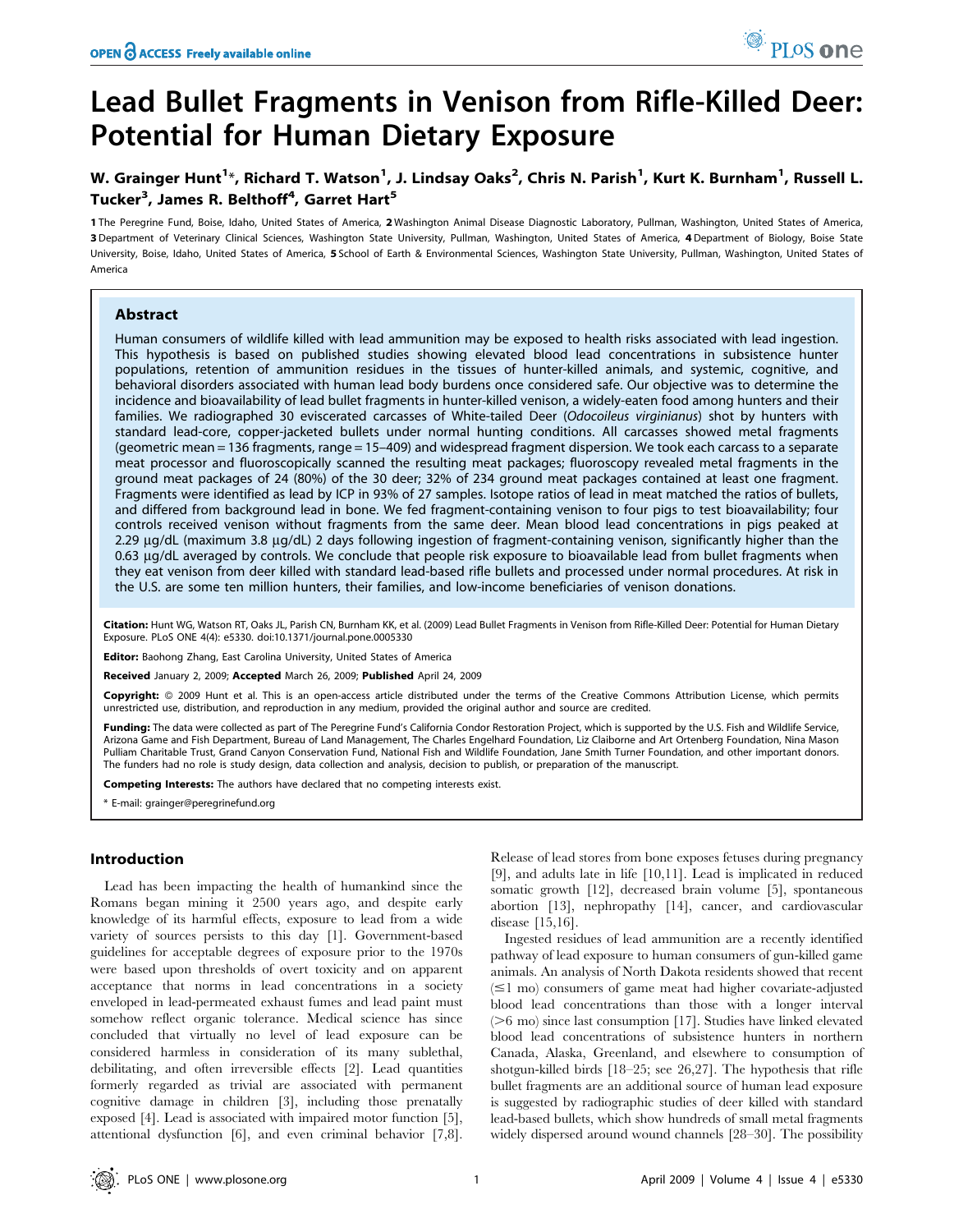of inadvertent lead contamination in prepared meat consumed by hunters and their families is noteworthy, considering the millions of people who hunt big game in the U.S. [31] and the thousands of deer annually donated to food pantries for the poor [32,33]. In this report, we test two hypotheses: (1) that fragments of lead from riflebullets remain in commercially processed venison obtained under normal hunting conditions in the U.S., and (2) humans absorb lead when they eat venison containing bullet fragments.

#### Materials and Methods

#### Ethics statement

Nine licensed hunters provided the deer carcasses analyzed in this study, and obtained them during the established hunting season and in accordance with normal practices as permitted under the authority of the Wyoming Game and Fish Commission, Cheyenne, Wyoming. The latter institution also granted permission to the authors to convey the processed meat from each carcass to the Washington Animal Disease Diagnostic Laboratory at Washington State University, Pullman, for analysis. The Washington State University Institutional Animal Care and Use Committee approved the lead bioavailability experiment involving eight swine.

#### Deer collection

Hunters used conventional center-fire hunting rifles to kill 30 white-tailed deer (Odocoileus virginianus) under normal hunting conditions in Sheridan County, Wyoming in November 2007. All bullets were of 7-mm Remington Magnum caliber and of identical mass (150 grains, 9720 mg); cartridges were of a single brand reported in local mass-market vendor interviews as the most widely sold to deer hunters. Bullets consisted of a lead core (68% of mass) and a copper jacket (32%); lead was exposed only at the 1.7 mm-diameter tip of the bullet. Reported shot distances averaged 116 m (range = 25–172 m). All deer were eviscerated according to the hunters' normal practice. Weights of 29 eviscerated deer averaged 33.8 kg  $(SD = 7.1)$ . We recorded the positions of bullet entry and exit wounds; 26 deer (87%) were shot in the thorax, and some portion of the projectile exited the animal in 92% of shots. We removed the skin and head, and we excised from each animal  $a \geq 4$  cm section of tibia for isotope analyses and  $a \geq 30$  g sample of muscle (shank) along the tibia to determine background lead levels in each deer.

#### Carcass radiography

We radiographed with conventional veterinary equipment the area of the wound channel (lateral view) of eviscerated deer and adjusted exposures to maximize contrast. We included along the margin of each radiograph a strip of clear plastic tape containing arrayed samples of lead bullet fragments (obtained by shooting through light plastic jugs filled with water), comparably-sized samples of bone fragments, and locally-obtained sand and gravel; only the lead fragments were clearly visible in the radiographs at the applied settings. We scanned radiographs into digital format and counted unambiguous metal fragments under 400% magnification. We did not attempt to distinguish between copper and lead in fragment counts.

#### Commercial processing

We transported each deer carcass to a different commercial meat processing plant in 22 towns throughout Wyoming and requested normal processing into boneless steaks and ground meat in 2-pound (0.91 kg) packages; we retrieved the processed, frozen, and packaged meat usually within 4 days.

#### Radiography of processed meat

We used digital radiography (EDR6 Digital Radiography, Eklin Medical Systems, Santa Clara, California) and fluoroscopy (MD3 Digital Fluoroscopy, Philips Medical Systems, Best, Netherlands) to scan all the thawed ground meat packages  $(N = 234)$ ; we scanned an additional 49 loin steak packages from 16 carcasses in which radiography had revealed fragments near the spine. We unwrapped every package showing visible radiodense fragments in a subsample of 13 deer, flattened the meat to c. 1-cm thickness on a light plastic plate, and rescanned. We marked the vicinity of each visible fragment with a stainless steel needle and then used a 2.8 cm diameter plastic tube as a ''cookie-cutter'' to obtain samples of meat with radiodense fragments.

#### Analysis of metal samples

Each of the fragment-containing meat samples was weighed and then divided into approximately 5-g subsamples, each of which was completely digested in a known volume of concentrated nitric acid. Inductively coupled plasma (ICP) analysis was then used to measure the concentrations of lead and copper in each subsample. The lower detection limit for both metals was 2  $\mu$ g/g. The analysis was performed commercially by the Analytical Sciences Laboratory, University of Idaho, Moscow, where quality management conforms with applicable Federal Good Laboratory Practices (40 CFR Part 160); the Laboratory is accredited through the American Association of Veterinary Laboratory Diagnosticians, which stipulates ISO 17025 quality assurance measures.

#### Lead isotope analysis

We analyzed bullet, bone, and meat samples for lead isotope compositions. Bullet fragments were cleaned in dilute (1 M) HCl, leached with 2 ml of 7 M  $HNO<sub>3</sub>$ , and then removed from the acid leachate. The leachate was then dried and treated with 2 drops of 14 M HNO3. Bone and meat samples were digested in 14 M  $HNO<sub>3</sub>$ , dried and treated with 2 drops of 14 M  $HNO<sub>3</sub>$ . Lead was separated using standard HBr and HCl on an anion-exchange column (Bio Rad, AG 1×8). Isotope compositions were determined with a ThermoFinnigan Neptune MC-ICPMS at the Washington State University GeoAnalytical Laboratory. Reproducibility of the lead standard (NBS-981), run before, during, and after the samples, was  $\leq 0.012\%$  (2 SE, n = 4) for 206Pb/204Pb, and  $\leq 0.018\%$  for 208Pb/204Pb. Lead concentrations in the procedural blanks were negligibly small.

#### Bioavailability experiment

We tested the bioavailability of ingested bullet fragments by feeding processed venison known by radiography to contain radiodense fragments to pigs. The latter were considered a good model for the absorption of lead from the human gastrointestinal tract [34]. We used eight female Yorkshire/Landrace and Berkshire/Duroc cross-bred pigs, 70–82 days of age and weighing 28.2–32.7 kg (mean 30.3 kg) at the termination of the experiment. All were initially fed 1.36 kg of standard pelleted pig grower ration divided into two meals per day, then acclimated for 7 days to consuming cooked ground commercial beef patties mixed with the pellet ration. We gradually increased the amount of ground meat from 113 g per meal to 500 g, as pellet amounts were correspondingly decreased. We withheld all food for 24 hours prior to the venison feeding trial.

Ground venison and venison steaks from four deer were used in the feeding trial. Each of the eight pigs consumed 1.26–1.54 kg of meat over two feedings 24 hours apart on days 0 and 1 of the experiment; no pig consumed meat from more than one deer.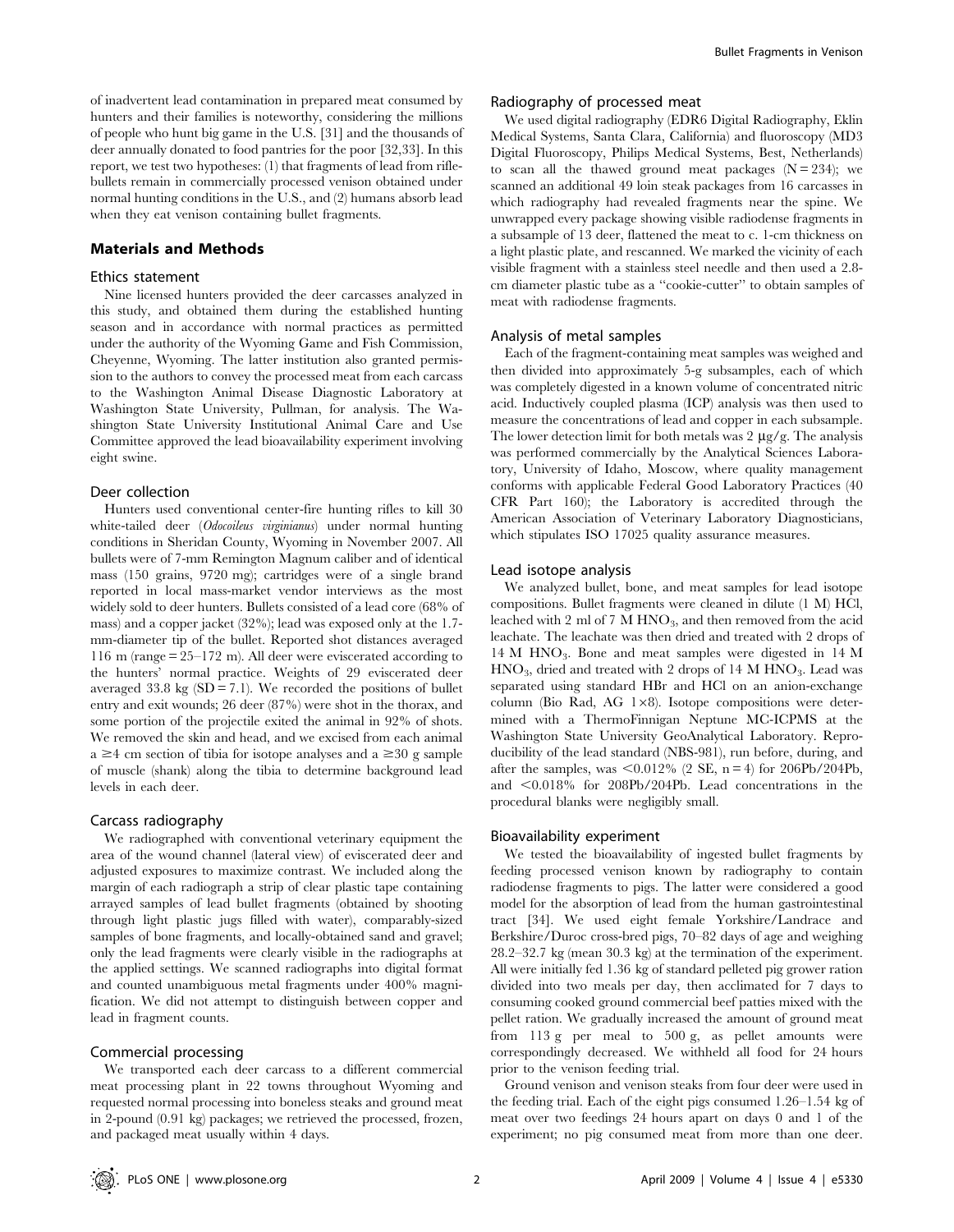Four pigs received venison containing fluoroscopically visible metal fragments. The total amount of lead fed to each pig was unknown, but quantitative analysis of similar packages from other deer in the study showed 0.2–168 mg (median 4.2 mg) of lead. The four control pigs were simultaneously fed equivalent amounts of venison with no fluoroscopically visible fragments from the same four deer. We assessed background levels of lead in each deer from shank meat, collected well away from any potential bullet contamination. All venison for the test and control pigs was either already ground, or finely chopped if steaks, and cooked in a microwave oven until brown. For feeding, we mixed the cooked venison in a bowl with small amounts of pig ration to improve palatability. We verified that all meat was eaten, and we monitored the pigs for signs of illness.

We collected anticoagulated blood samples (2 ml whole blood in EDTA) from each pig at 1 hour prior to feeding venison on day 0, and on days 1, 2, 3, 4, 7 and 9 after feeding venison, and stored the samples at  $4^{\circ}$ C until testing. Lead levels were determined by inductively coupled plasma mass spectrometry (ICP-MS) with a lower detection limit of 0.5  $\mu$ g/dL; we assigned all values below the detection limits as  $0.5 \mu g/dL$ . We compared mean blood lead concentrations between control pigs and test pigs on days 0 through 9 using 2-way ANOVA with repeated measures and restricted maximum likelihood (REML) estimation; we performed linear group contrasts for each day. A single outlier datum among control pigs on day 4 (6.8  $\mu$ g/dL) was an order of magnitude higher than a retest of the same sample  $(0.54 \text{ µg}/\text{dL})$ ; the latter was consistent with all other control samples. We omitted both results from statistical analysis, resulting in a sample of three rather than four control pigs on day 4. We used JMP (SAS Institute, Cary, NC, USA, Vers. 7.0.1) for all statistical analyses.

#### Results

#### Bullet fragments in venison

Wound radiographs of all 30 eviscerated deer showed metal fragments (median  $= 136$  fragments, range  $= 15 - 409$ ) and offered a measure of fragment dispersion, albeit two-dimensional. Extreme distance between fragment clusters in standard radiographs averaged 24 cm (range $\pm SD = 5-43\pm9$  cm), and maximum single

fragment separation was 45 cm. Radiography revealed visible metal fragments in the ground meat of 24 (80%) of the 30 deer. At least one fragment was visible in radiographs of 74 (32%) of 234 packages of ground meat; 160 (68%) revealed no fragments, 46 (20%) had one, 16 (7%) had two, and 12 (5%) showed 3–8 fragments. An average of 32% of ground meat packages ( $N = 3-15$ ) packages, mean 7.8) per deer showed metal fragments (range = 0– 100% of packages). The ground meat derived from one deer showed more fragments  $(N = 42)$  than counted in the radiograph of the carcass  $(N = 31)$ , and two ground meat packages (2 deer) each contained a single shotgun pellet which had not been detected on the carcass radiographs. No relationship was apparent between the number of metal fragments counted in carcasses and those subsequently counted in ground meat from the same individual (correlation coefficient 0.06). In the aggregate, we observed 155 metal particles in the ground meat packages, 3.1% of the 5074 we counted in the carcasses. Of 16 deer carcasses with metal fragments near the spine, four (25% of selected deer, 8% of 49 packages) showed fragments in processed loin steaks (1–9 fragments). Additional fragments may have occurred in 220 unscanned packages of steaks derived from all animals.

ICP analysis of radiodense fragments excised from ground meat packages from 13 deer identified lead in 25 (93%) of 27 samples; aggregate lead fragment mass per package averaged 17.2 mg  $(range \pm SD = 0.2-168 \pm 39.8$  mg) or 0.03% of the lead component of bullet mass. Nine samples contained copper at levels above background values, including the two samples with no detectable lead. Lead concentrations in unprocessed muscle tissue collected from the shank and well away from the bullet path of the same 13 deer were all below the detection limit of 2.0  $\mu$ g/g and served as internal controls for measures of lead in ground meat.

The ratio of lead isotopes 206/204 plotted against 207/204 ratios (Fig. 1(a)) and  $208/204$  ratios (Fig. 1(b)) showed that meat samples with elevated lead levels from four deer, and lead from bullets from the same boxes  $(N = 3)$  supplying the bullets used to kill those deer, formed tight clusters distinct from ratios of background lead in tibial bone. Variation in the bone ratios apparent in Fig. 1 likely represent long term, cumulative lead exposure encompassing varied sources of natural and anthropogenic lead.



Figure 1. Plots of lead isotope ratios in ground meat samples containing radiodense fragments from four deer. Ratios from lead-inmeat samples clustered with those of unfired bullets but were distinct from bone lead ratios. Note that there are four meat data points (open triangles) in each graph, but two have almost identical positions and are superimposed. doi:10.1371/journal.pone.0005330.g001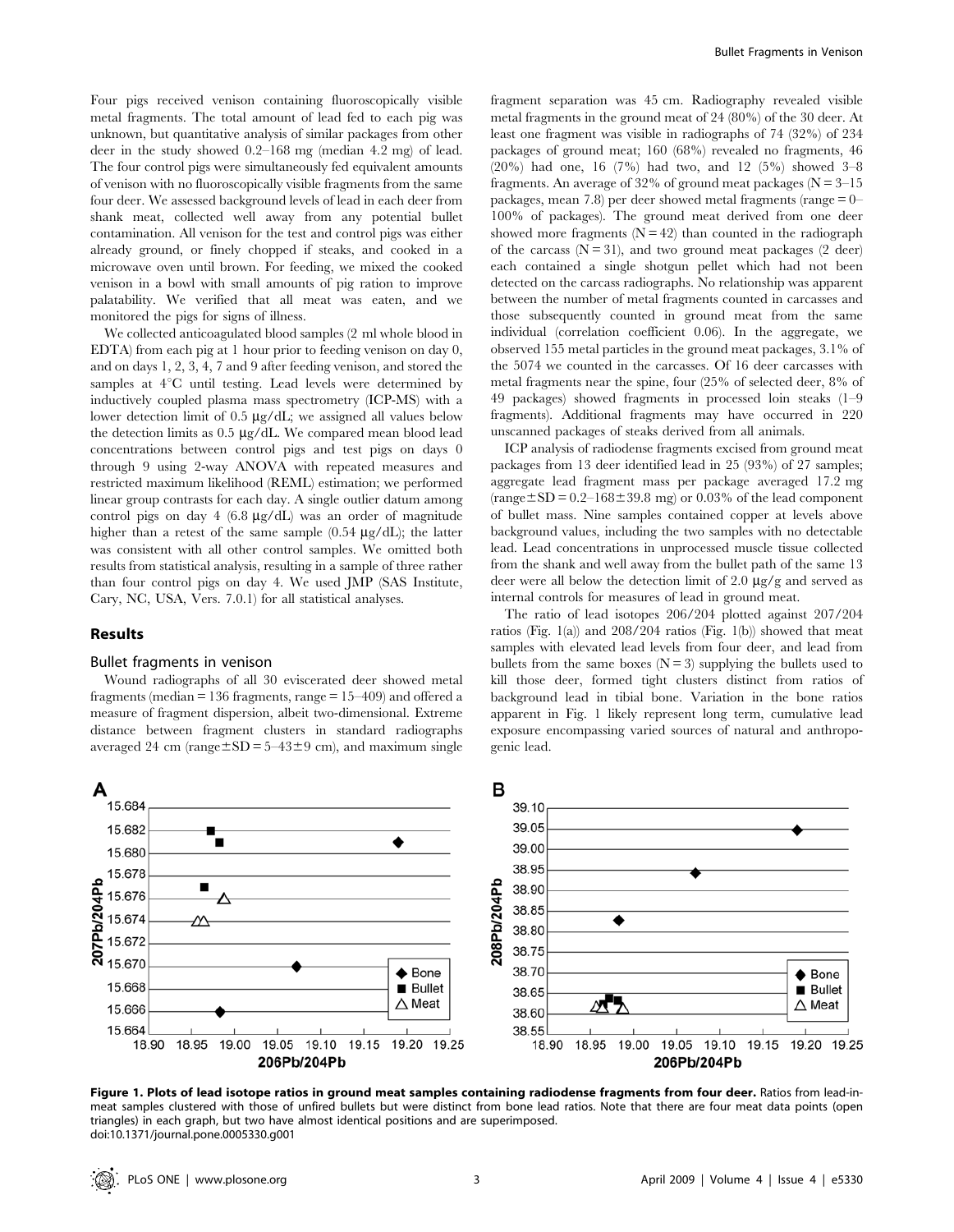#### Bioavailability experiment

All the pigs consumed all the venison provided to them within 2 hours. None of the experimental animals showed any signs of lead toxicosis or other illness for the duration of the experiment; none exhibited vomiting or diarrhea which might have affected gastrointestinal physiology or retention times in the stomach or intestines.

Blood lead concentrations in the four control pigs ranged from below the level of ICP-MS detection  $(0.5 \ \mu g/dL)$  to 1.2  $\mu g/dL$ throughout the experiment (mean $\pm$ SD = 0.63 $\pm$ 0.19  $\mu$ g/dL; Fig. 2). Blood lead concentrations in pigs fed metal fragmentcontaining venison ranged from below the level of detection to 1.4 mg/dL on day 0, immediately prior to feeding venison. The 2 way ANOVA revealed a significant interaction between treatment (feeding venison either with fragments or no fragments) and day  $(F_{6,35,32}= 3.413, P= 0.009; Fig. 2)$ . Mean blood lead concentrations in the pigs fed fragment-containing venison were significantly elevated above those of control pigs on days 1, 2 and 3 postexposure (linear contrast:  $F_{1,39,79} = 10.39, P = 0.003,$  $F_{1,39.79} = 17.76$ ,  $P = 0.0001$ , and  $F_{1,39.79} = 14.71$ ,  $P = 0.0004$ , respectively; Fig. 2); the maximum observed value was  $3.8 \mu$ g/ dL. Blood lead concentrations did not differ  $(P>0.05)$  between the control pigs and exposed pigs on days 0, 4, 7 and 9 (Fig. 2).

#### Discussion

Our findings show that people risk exposure to bioavailable lead when they eat venison from deer killed with standard lead-based rifle bullets and processed under normal commercial procedures. Evidence includes a high proportion (80%) of deer showing at least one bullet fragment in one or more ground meat packages, a substantial frequency of contamination (32% of all ground meat packages), a majority (93%) of assayed fragments identified as lead, isotopic homogeneity of bullet lead with that found in the meat, and increased blood lead concentrations in swine fed fragmentcontaining venison. Considering that all the carcasses we brought to the processors contained fragments (15–409 fragments counted in radiographs), the high rate of removal evident in the ground meat implies meticulous care on the part of the processors to avoid contamination, but an apparent inability of 80% of them to do so entirely. We conclude that, in a majority of cases, one or more consumers of a hunter-killed, commercially-processed deer will consume bullet lead.

We interpret the absorption of lead into the bloodstream of all four test pigs as clear evidence of the bioavailability of lead from ingested bullet fragments (Fig. 2), and we infer that human consumption of venison processed under prevailing standards of commerce results in increased blood lead concentrations. The rate of bioavailability cannot be calculated from our experiment because the exact amounts of lead in the meat packages were unknown. Rather, we directed our test at the condition experienced by human consumers of venison from rifle-killed deer of variable amounts of lead patchily distributed as fragments in ground meat or steak.

Depuration of lead in blood does not imply its excretion, but rather the sequestration of a substantial proportion in soft tissues and ultimately in bone from which it may eventually be mobilized, as during pregnancy [9] or in old age [10]. The observed elevations in blood lead concentrations, while not considered overtly toxic, would nevertheless contribute to cumulative lead burdens, and would be additive with further meals of contaminated venison. Observed blood lead concentrations of up to 3.8  $\mu$ g/dL, and daily means of 2.3 and 2.2  $\mu$ g/dL in the experimental animals, do approach what is considered significant with respect to adverse effects in humans by contemporary assessments [35,36]. Whereas the CDC advisory level for intervention in individual children is  $10 \mu g/dL$  in blood [37], studies now associate as little as  $2 \mu g/dL$  with increased risk of cardiovascular mortality in adults [15] and impaired cognitive function in children [38]. Hauser et al. [12] detected an impact threshold of 5 µg/dL on male maturation rates, and Lanphear et al. [3] concluded that ''…lead exposure in children who have maximal blood lead concentrations  $\leq$  7.5  $\mu$ g/dL is associated with intellectual deficits.'' These latter values would appear attainable



Figure 2. Mean blood lead concentrations observed during swine feeding experiment. Mean  $(\pm S)$  blood lead concentrations ( $\mu$ g/dL) in four pigs fed venison containing radiographically dense fragments (Fragments) compared with four control pigs fed venison without visible fragments (No Fragments) on days 0 and 1. Asterisks indicate days when means differed significantly between test and control groups. doi:10.1371/journal.pone.0005330.g002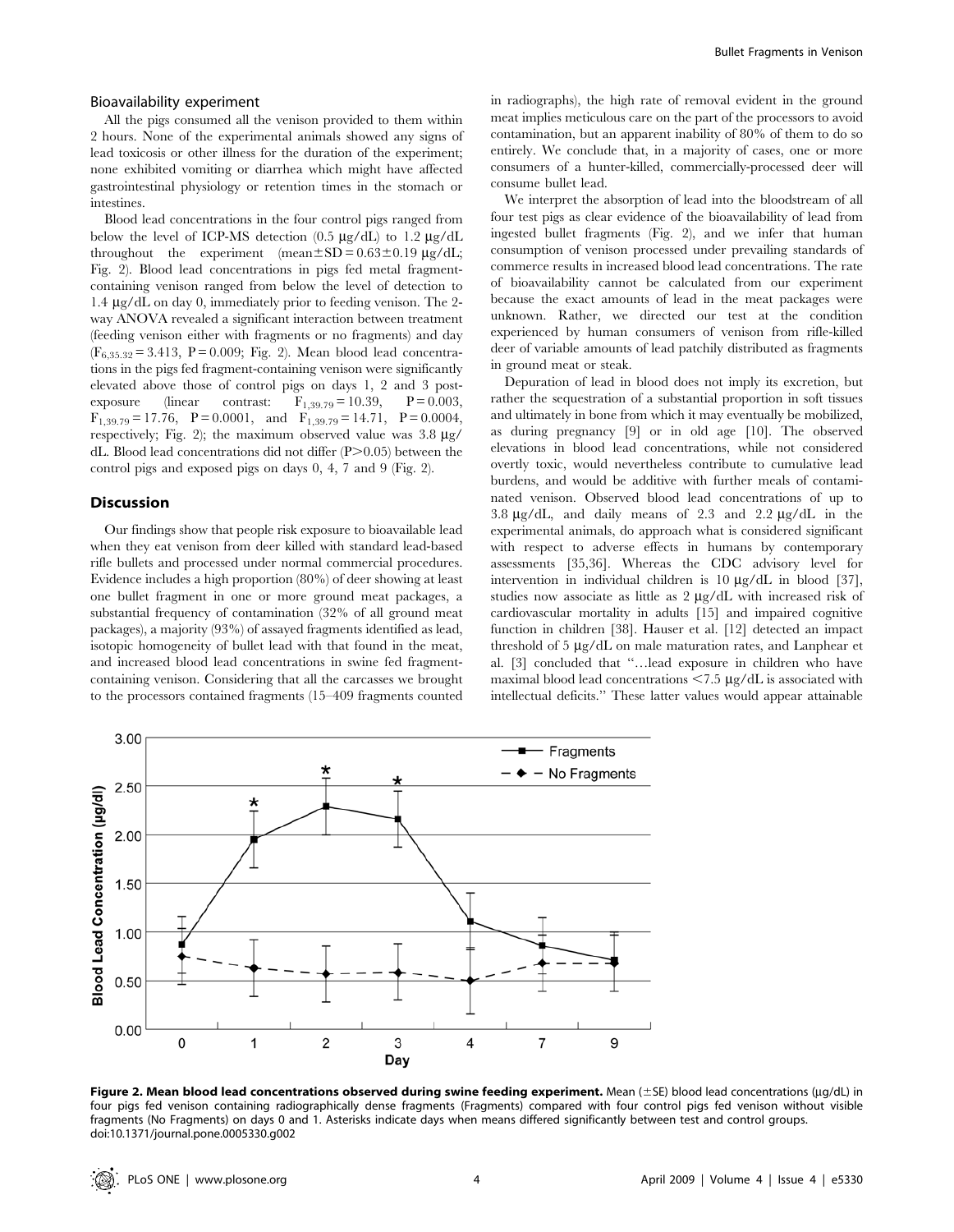with the repeated consumption of venison possible among deer hunting families, especially those incurring additional exposure from other sources.

Factors that may influence dietary lead exposure from spent lead bullets include the frequency and amount of venison consumption, degree of bullet fragmentation, anatomical path of the bullet, the care with which meat surrounding the bullet wound is removed, and any acidic treatments of the meat that would dissolve lead, i.e., coating the hanging carcass with vinegar or the use of acidic marinades in cooking. Exposure to lead from spent bullets is easily preventable if health-minded hunters use lead-free copper bullets now widely available and generally regarded as fully comparable to lead-based bullets for use in hunting [39]. The potential for toxic exposure to copper from these bullets is presumably insignificant because little or no fragmentation occurs [28], and there is no meat wastage from having to discard tissue suspected of contamination.

Fragmenting lead bullets have been in use for hunting since the early 1900s [40]. Although hunter numbers have diminished slightly in recent years, there were 10.7 million big game hunters in the United States in 2006, the majority of whom still use leadbased bullets [31,41]. Many state wildlife agencies annually issue multiple deer harvest permits to individuals, effectively offering venison as a year-round protein staple for some families; game meat is the principal source of protein for a considerable

#### References

- 1. Warren C (2000) Brush with Death: A Social History of Lead Poisoning. Baltimore: Johns Hopkins University Press.
- 2. Needleman HL (2004) Lead poisoning. Annu Rev Med 55: 209–222.
- Lanphear BP, Hornung R, Khoury J, Yolton K, Baghurst P, et al. (2005) Lowlevel environmental lead exposure and children's intellectual function: an international pooled analysis. Environ Health Perspect 113: 894–899. DOI: 10.1289/ehp.7688.
- 4. Schnaas L, Rothenberg SJ, Flores M-F, Martinez S, Hernandez C, et al. (2006) Reduced intellectual development in children with prenatal lead exposure. Environ Health Perspect 114: 791–797. DOI:10.1289/ehp.8552.
- 5. Cecil KM, Brubaker CJ, Adler CM, Dietrich KN, Altaye M, et al. (2008) Decreased brain volume in adults with childhood lead exposure. PLoS Med 5: 741–750. DOI:10.1371/journal.pmed.0050112.
- 6. Braun JM, Kahn RS, Froehlich T, Auinger P, Lanphear BP (2006) Exposures to environmental toxicants and attention deficit hyperactivity disorder in U.S. children. Environ Health Perspect 114: 1904–1909. DOI:10.1289/ehp.9478.
- 7. Needleman HL, McFarland C, Ness RB, Fienberg SE, Tobin MJ (2002) Bone lead levels in adjudicated delinquents: a case control study. Neurotoxicol Teratol 24: 711–717.
- 8. Wright JP, Dietrich KN, Ris MD, Hornung RW, Wessel SD, et al. (2008) Association of prenatal and childhood blood lead concentrations with criminal arrests in early adulthood. PLoS Med 5: 732–740. DOI:10.1371/journal. pmed.0050101.
- 9. Tellez-Rojo MM, Hernandez-Avila M, Lamadrid-Figueroa H, Smith D, Hernandez-Cardena L, et al. (2004) Impact of bone lead and bone resorption on plasma and whole blood lead levels during pregnancy. Am J Epidemiol 160: 668–678. DOI:10.1093/aje/kwh271.
- 10. Schwartz BS, Stewart WF (2007) Lead and cognitive function in adults: a questions and answers approach to a review of the evidence for cause, treatment, and prevention. Int Rev Psychiatry 19: 671–692. DOI: 10.1080/ 09540260701797936.
- 11. Shih RA, Hu H, Weisskoph MG, Schwartz BS (2007) Cumulative lead dose and cognitive function in adults: a review of studies that measured both blood lead and bone lead. Environ Health Perspect 115: 483–492. DOI:10.1289/ehp.9786.
- 12. Hauser R, Sergeyev O, Korrick S, Lee MM, Revich B, et al. (2008) Association of blood lead levels with onset of puberty in Russian boys. Environ Health Perspect 116: 976–980. DOI:10.1289/ehp.10516.
- 13. Borja-Aburto VH, Hertz-Picciotto I, Lopez MR, Farias P, Rios C, et al. (1999) Blood lead levels measured prospectively and risk of spontaneous abortion. Am J Epidemiol 150: 590–597.
- 14. Ekong EB, Jaar BG, Weaver VM (2006) Lead-related nephrotoxicity: a review of the epidemiologic evidence. Kidney Int 70: 2074–2084. DOI:10.1038/ sj.ki.5001809.
- 15. Menke A, Muntner P, Batuman V, Silbergeld EK, Guallar E (2006) Blood lead below 0.48  $\upmu \text{mol/L}$  (10  $\upmu \text{g/dL}$  ) and mortality among US adults. Circulation 114: 1388–1394. DOI: 10.1161/circulationaha.106.628321.
- 16. Lustberg M, Silbergeld E (2002) Blood lead levels and mortality. Arch Intern Med 162: 2443–2449.

proportion of Alaska's population [42]. Hunter-donated venison to food pantries and shelters for low income families in most states produced an estimated minimum of 9 million venison meals associated with the 2007/08 hunting season [33]. With these concerns, we anticipate that health sciences will further examine the bioavailability of lead from bullets and shot, the epidemiology of exposure, and the possible consequences among hunters, their families, and others who consume venison.

#### Acknowledgments

We thank P. and L. Widener, R. Berry, P. Jenny, B. Mutch, A. Montoya, P. Juergens, B. Oakleaf, R. Green, T. Hunt, P. Hughes, A. Siedenstrang, the Wyoming Game and Fish Department, the University of Idaho Analytical Sciences Laboratory-Holm Research Center, and The Peregrine Fund Research Library for help with this project. S. McGeehan and T. Case performed laboratory analyses for heavy metals. D. Lewis, G. Turner, G. Van Orden, and J. Luft provided care for the pigs and performed blood collection.

#### Author Contributions

Conceived and designed the experiments: WGH RTW JLO. Analyzed the data: WGH RTW JLO JRB. Wrote the paper: WGH RTW JLO. Performed field studies: WGH CNP KKB. Performed and interpreted scans and assays: RLT GH.

- 17. Iqbal S (2008) Epi-Aid Trip Report: Assessment of human health risk from consumption of wild game meat with possible lead contamination among the residents of the State of North Dakota. National Center for Environmental Health, Centers for Disease Control and Prevention: Atlanta, Georgia, USA. Available: http://www.rmef.org/NR/rdonlyres/F07627AA-4D94-4CBC-B8FD-4F4F18401303/0/ND\_report.pdf. Accessed 2009 March 23.
- 18. Hanning RM, Sandhu R, MacMillan A, Moss L, Tsuji LJS, et al. (2003) Impact on blood Pb levels of maternal and early infant feeding practices of First Nation Cree in the Mushkegowuk Territory of northern Ontario, Canada. J Environ Monit 5: 241-245. DOI: 10.1039/b208220a.
- 19. Levesque B, Duchesne J-F, Gariepy C, Rhainds M, Dumas P, et al. (2003) Monitoring of umbilical cord blood lead levels and sources assessment among the Inuit. J Occup Environ Med 60: 693–695.
- 20. Johansen P, Asmund G, Riget F (2004) High human exposure to lead through consumption of birds hunted with lead shot. Environ Pollut 127: 125–129. DOI:10.1016/S0269-7491(03)00255-0.
- 21. Johansen P, Pedersen HS, Asmund G, Riget F (2006) Lead shot from hunting as a source of lead in human blood. Environ Pollut 142: 93–97. DOI:10.1016/ j.envpol.2005.09.015.
- 22. Bjerregaard P, Johansen P, Mulvad G, Pedersen HS, Hansen JC (2004) Lead sources in human diet in Greenland. Environ Health Perspect 112: 1496–1498. DOI:10.1289/ehp.7083.
- 23. Tsuji LJS, Wainman BC, Martin ID, Sutherland C, Weber J-P, et al. (2008a) The identification of lead ammunition as a source of lead exposure in First Nations: the use of lead isotope ratios. Sci Total Environ 393: 291–298. DOI:10.1016/j.scitotenv.2008.01.022.
- 24. Tsuji LJS, Wainman BC, Martin ID, Sutherland C, Weber J-P, et al. (2008b) Lead shot contribution to blood lead of First Nations people: the use of lead isotopes to identify the source of exposure. Sci Total Environ 405: 180–185. DOI:10.1016/j.scitotenv.2008.06.048.
- 25. Tsuji LJS, Wainman BC, Martin ID, Weber J-P, Sutherland C, et al. (2008c) Elevated blood-lead levels in First Nation people of Northern Ontario Canada: Policy Implications. Bull Environ Contam Toxicol 80: 14–18. DOI: 10.1007/ s00128-007-9281-9.
- 26. Burger J, Kennamer RA, Brisbin Jr IL, Gochfeld M (1998) A risk assessment for consumers of mourning doves. Risk Anal 18: 563–573.
- 27. Mateo R, Rodríguez-de la Cruz M, Vidal D, Reglero M, Camarero P (2007) Transfer of lead from shot pellets to game meat during cooking. Sci Total Environ 372: 480–485. DOI:10.1016/j.scitotenv.2006.10.022.
- 28. Hunt WG, Burnham W, Parish CN, Burnham KK, Mutch B, Oaks JL (2006) Bullet fragments in deer remains: implications for lead exposure in avian scavengers. Wildl Soc Bull 34: 167–170. DOI:10.4080/ilsa.2009.0123.
- 29. Dobrowolska A, Melosik M (2008) Bullet-derived lead in tissues of the wild boar (Sus scrofa) and red deer (Cervus elaphus). Eur J Wildl Res 54: 231–235. DOI:10.1007/s10344-007-0134-y.
- 30. Krone O, Kenntner N, Trinogga A, Nadjafzadeh M, Scholz F, et al. (2009) Lead poisoning in white-tailed sea eagles: causes and approaches to solutions in Germany. Watson RT, Fuller M, Pokras M, Hunt WG, eds. Ingestion of lead